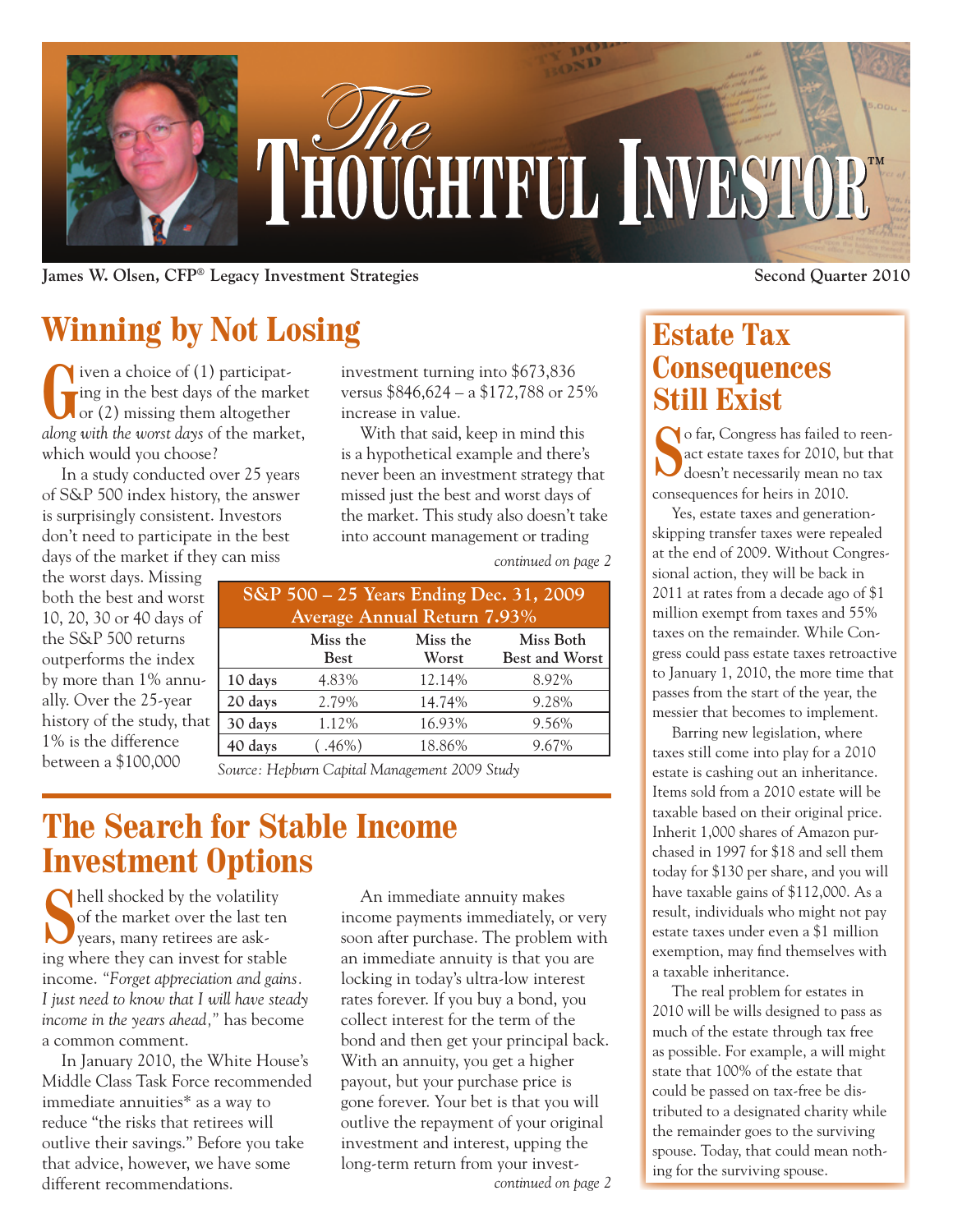### **The Search for Stable Income Investment Options** *continued form page 1*

ment. Die early and the annuity issuer wins the bet.

#### **Other Alternatives for Stable Income**

The most conservative, safest, stable income investments are found in U.S. treasury market issues. The catch is that these are your lowest yield options. If you believe, as we do, that interest rates will not stay this low forever, purchasing short-term issues will allow you to roll over your investment into higher yields in the future.

The next step up the yield curve is the purchase of corporate bonds and municipal bonds. Corporate bonds are debt issues from businesses. Municipal bonds are offered by local government agencies. Municipal bonds typically pay interest every six months and are often tax free. They have a slightly higher market risk than federal or state government issues, resulting in a slightly higher interest rate. In addition to a respectable yield, look for a good rating and whether or not the bond is insured.

The catch with both corporate and municipal bonds is that you have to commit for a long time. Typically, the further out the maturity (at which point you will receive the face value of the bond), the better the yield. If you need access to your funds before the bond matures, depending on where interest rates are at the time, you could receive less than the face value for your bond if you sell before maturity.

Bond funds offer corporate and municipal bond interest income with access to your funds. Your options include a wide array of corporate bond money market funds, corporate bond funds, floating rate bonds funds and tax-free bond funds. Buying a bond fund also provides individual security diversification, which can reduce volatility if a bond issue does go bad. But a bond fund still leaves investors vulnerable to interest rate risk. If interest rates increase, the value of the bond

portfolio will decline.

Another stable income option typically encountered in 401k plans is a stable-value fund or guaranteed investment contract, or GIC.s. These funds generally offer returns that are a few percentage points higher than the average money-market fund by means of contracts between insurance firms and a company's retirement plan guaranteeing investors a fixed rate of return. The catch is that the "guarantee" is only as good as the guarantor. In a stable income fund or contract, short- to intermediate-term bonds are bound by insurance "wrappers." If a stable-value portfolio falls below the rate of return set by the wrapper, the insurer pays the difference, keeping the fund stable. On the other hand, if the portfolio gains beyond the wrapper's set return, the fund pays the insurer the difference. Fees and redemption restrictions can adversely affect the attractiveness of these investments.

Other options for individuals who understand and are willing to accept more investment risk include utilities and master limited partnerships that are structured to generate regular income payments.

#### **Build Flexibility into Your Portfolio**

The time to lock in a long-term, stable income investment is when you feel returns are optimal and unlikely to improve substantially over the time period in which you plan to invest. If that time isn't now, look to shortterm options or stagger your investments over time. Keeping flexibility in your portfolio is essential if you are to take advantage of future opportunities for profit.

If stable income is your investment priority, let's review your options together. Remember, it doesn't take long for even a modest level of inflation to eat away at the value of a fixed income payout, leaving you without sufficient funds for your lifestyle.

*\* Past performance is not indicative of future returns. All investments have the potential for loss as well as gain. Make certain you understand an investment's objectives, past performance, and risk factors before investing, as well as what management, sales, distribution, transaction, and administrative fees are involved in the purchase, ownership, and sale of investments.*

*An annuity is a long-term, tax-deferred investment designed for retirement that allows you to create a fixed or variable stream of income through a process called annuitization. An annuity contains guarantees and protections that are subject to the issuing insurance company's ability to pay for them. An annuity is sold by prospectus, which describes risks, fees and charges that may apply to you. Individuals selling these products must be licensed insurance agents and registered representatives.*

*Money market funds are not insured or guaranteed by the Federal Deposit Insurance Corporation or any other government agency. Although they seek to preserve the value of your investment at \$1.00 per share, it is possible to lose money by investing in money market funds.*

*The values of government bonds funds, which invest primarily in the securities of the U.S. government and its agencies, are not guaranteed by these entities.*

*Bond funds have the same interest rate, inflation and credit risks associated with the underlying bonds owned by the fund.*

*Read the prospectus thoroughly and understand the risks and expenses before investing in any limited partnership or non-registered security.*

## **Winning by Not Losing**

fees that might be incurred in implementing such a strategy. Nor can you invest directly in the S&P 500 index. *continued from page 1*

What this example does demonstrate is how important not losing can be to an investor.

2008-2009 was a perfect example. The average mutual fund was up 34.9% in 2009 according to Morningstar. Unfortunately the average loss in 2008 was -40.5%, again according to Morningstar data. At the end of 2009, despite one of the best years for the S&P 500, the average mutual fund was still down -19.7% from where it started in 2008. If that doesn't seem to add up, you need to do the mathematics of gains and losses. A 40.5% loss needs a 68% gain to make it back to breakeven because you are starting from a much small balance.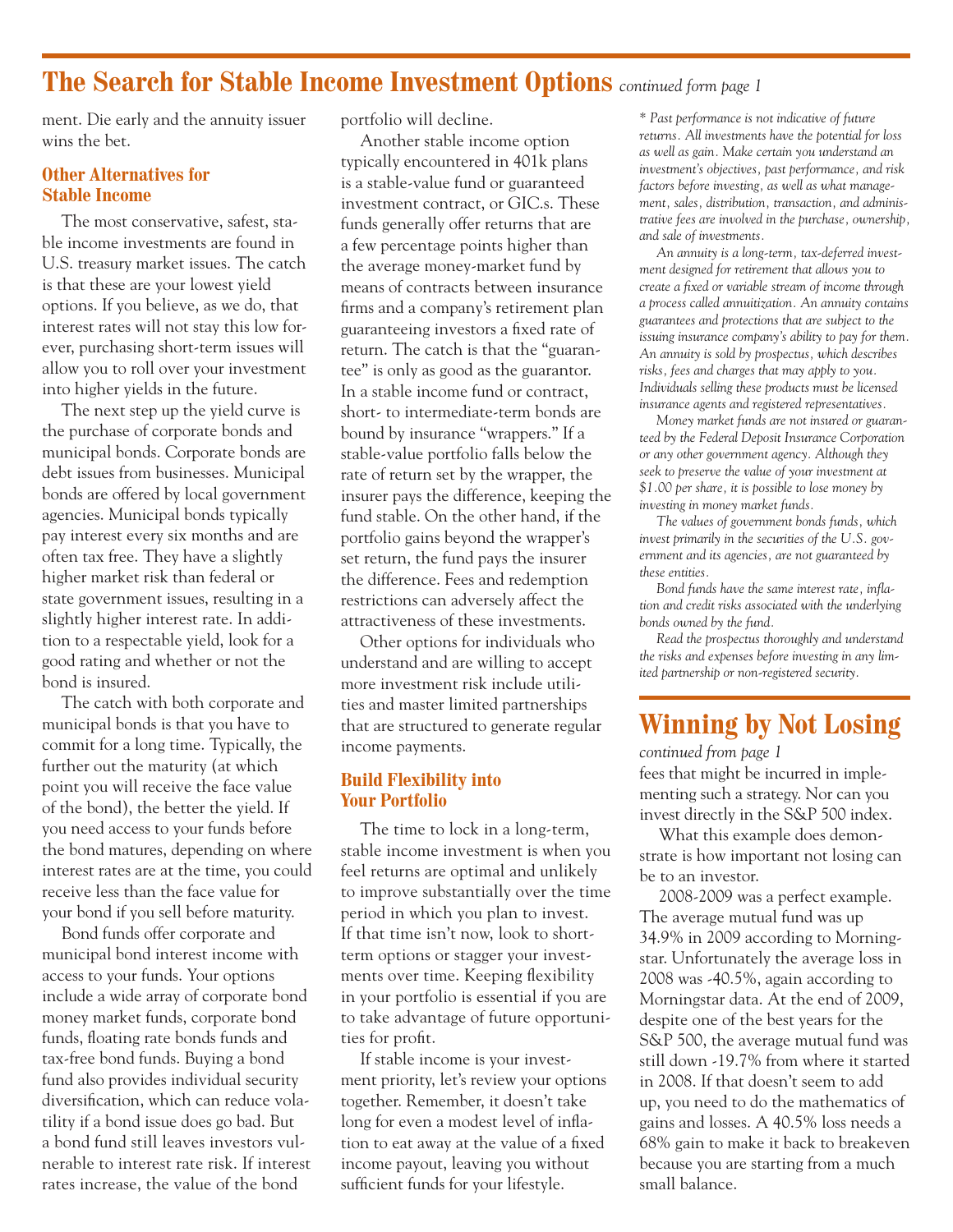## **Another Look at the Numbers**

*'There are three kinds of lies: lies, damned lies, and statistics.*" — Mark Twain<sup>1</sup>

**Housandary 19 Compared Strains 1 Control Control Control Control Control Control Control Control Control Control Control Control Control Control Control Control Control Control Control Control Control Control Control Cont** Last fall, First American Coremortgage borrowers owed more than the actual value of their home while another 5% were near negative equity share. However, according to *The Wall Street Journal*, some 24 million Americans own their homes outright. When that number is taken into account, the number of homeowners in danger of defaulting on underwater mortgages drops to 15%. Still a problem, but much less of one.

Unemployment, on the other hand, looks considerably worse when you look at what's behind the numbers. Widely reported is the official unemployment rate of 9.7% or 14.9 million unemployed for February 2010. The U.S. Dept. of Labor, Bureau of Labor Statistics has another number that looks at a wider population of those individuals who would like to be employed full time, but for one reason or another are not. It ranges from 17-18%, nearly double the official number. Converted to people, that's 26 million people.

The U.S. federal government deficit has become too big to grasp as a single number. One way to put it in perspective is to look at the deficit per person, based on an estimated population of 308,000,000. Each citizen's share of this debt is \$40,790. Then there's a nasty little oversight called unfunded liabilities. The federal and state governments have made a lot of promises to retirees and federal and state employees with respect to retirement benefits. Unlike businesses, they are not required to carry those promises on their books as future liabilities.

Unfunded promises by state and federal governments are in excess of \$59.1 trillion, an amount equal to \$516,348 for every U.S. household. Medicare, Social Security and federal retirement programs account for 85%

of taxpayer liabilities. State and local government retirement plans account for much of the rest, reported *USA*  Today in 2007<sup>2</sup>. The number has not gotten smaller.

What should you do? If it's not too late, you might want to look for a job in the federal government. While state governments have made many of the same promises, their inability to print money tends to put a ceiling on overspending.

On a more serious note, the financial stresses on state and local governments are forcing the public sector to become more efficient, to cut staffs and re-examine unsustainable benefits in light of declining tax revenues. Just as corporations are forced to undergo periods of self-examination and rethink the best way to do the job and compensate employees, state and municipal governments are now doing the same. This is a very positive result of a difficult economic period and one that could have a lasting impact on local government. Whether or not the federal government follows suit remains to be seen. Its ability to borrow on a global scale is unmatched at the state level, where tax revenues shape budgets.

*continued on page 4* But at some point, even the federal government has to pay its debts. President Obama has suggested doing so by taxing the rich. Here again, you need to look at the numbers. According to the Tax Policy Center, there are an estimated three million taxpayers with annual income in excess of \$250,000. With respect to combined household

## **Learn to Detect On-Site ATM Scams**

Aussissippin withdraw money or enter a transaction on an Auto-<br>mated Teller Machine (ATM), enter a transaction on an Autoyou need to be alert to scams designed to steal your account and pin numbers. And, there's some pretty ingenious technology in place to do so.

The most common means of capturing data from the magnetic stripe on the card is a device fastened in close proximity or over the top of an ATM's factory-installed card reader.

The device reads and stores the data on the magnetic stripe. Capturing a pin number is often by means of micro cameras or imaging devices attached to the ATM. Touch sensitive plates have also been placed over the keyboard to record keystrokes.

Before using an ATM, check for any unusal or nonstandard features. Most ATM's are single surface construction. They don't have add on panels or overlays. Look for signs of tampering; pay particular attention to the touch and action points. Anything that looks like a camera should not be considered just security monitoring. If you have any concerns about an ATM, don't use it. It's much easier to find another ATM than it is to fight fraudulent charges to your account.

#### **Where to spot a card skimming or pin capturing device on an ATM?**